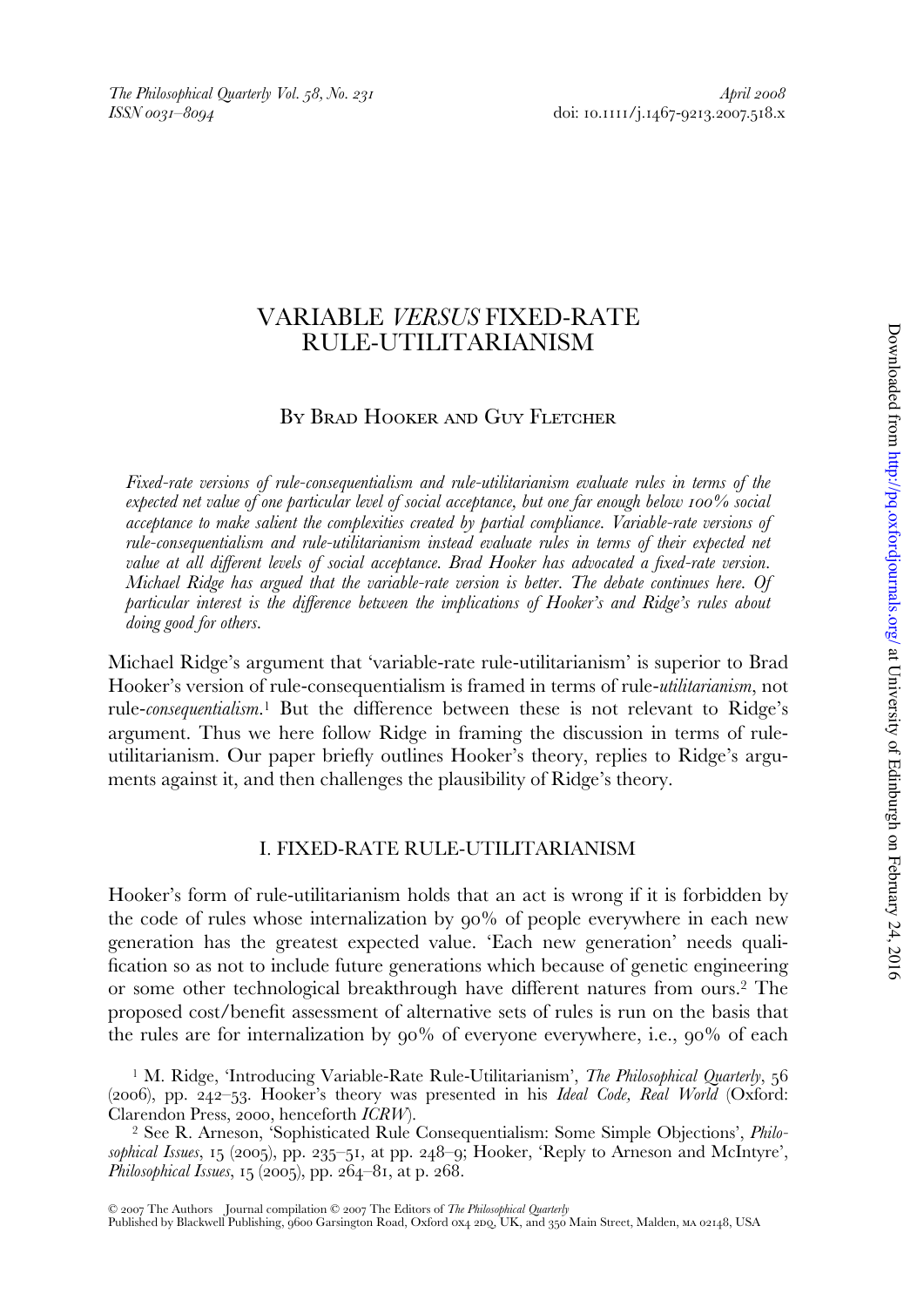socio-economic group in each society. Hooker might have improved his formulation if he had used *approximately* 90%. In any case, he explicitly assumed that at least the basic moral rules are the same for everyone, rather than that different sets apply for different groups.

There are not only benefits but also costs associated with getting rules internalized. The greater the complexity and demandingness of rules, the greater the benefits of compliance. But also the greater the costs of internalization, since time, effort and psychological turmoil will be necessary costs of getting a rule about beneficence internalized by new generations. These costs recur with each new generation of infants, since each generation of infants is born with about the same predominant selfishness as previous generations of infants.

According to Hooker's formulation of rule-utilitarianism, the cost/benefit assessment of different possible requirements of beneficence focuses on the costs of getting a very demanding requirement of beneficence internalized by 90% of everyone, i.e., of the poor as well as of the rich. At some point, the benefits of widespread compliance with a more demanding requirement of beneficence would be outweighed by the costs of getting such a rule internalized by approximately 90% of everyone.

Hooker's argument for rule-utilitarianism begins with our various moral convictions. Other things being at least roughly equal, a moral theory is justified for us if it identifies a fundamental moral principle which both explains why our more specific considered moral convictions are correct and provides some impartial justification for them. Hooker contends that rule-utilitarianism does a better job than other theories of underwriting our confident reflective intuitions about which kinds of act are morally prohibited, which kinds are required, and which kinds are optional.

#### II. IS FIXED-RATE RULE-UTILITARIANISM CRIPPLINGLY ARBITRARY?

Ridge objects to assessing rules by considering the net benefit of only one 'fixed rate' of internalization. He well understands why it is important to assess rules by considering their internalization by less than 100% of everyone. There are many moral problems that could not exist in the ideal world where everyone completely internalizes a set of rules. For example, in an ideal world there need be no rules about how to deal with reprobates and amoralists. So a moral theory that considers internalization only by 100% of everyone would not formulate rules for how to deal with reprobates and amoralists. But any plausible moral theory must provide rules for dealing with such problems.

Thus we must consider the expected values of codes' internalization by something less than 100% of everyone. Hooker followed Richard Brandt in tying permissible action to what would be permitted by rules with the highest expected value if internalized by 90% of everyone. Ridge's first objection is that Brandt's and Hooker's version of rule-utilitarianism makes the fundamental principle of morality *arbitrary* in a certain way. After all, why go for 90%, instead of 99%, or 75%, or 25%?

Hooker (*ICRW*, p. 84) suggested 90% as a compromise between two considerations: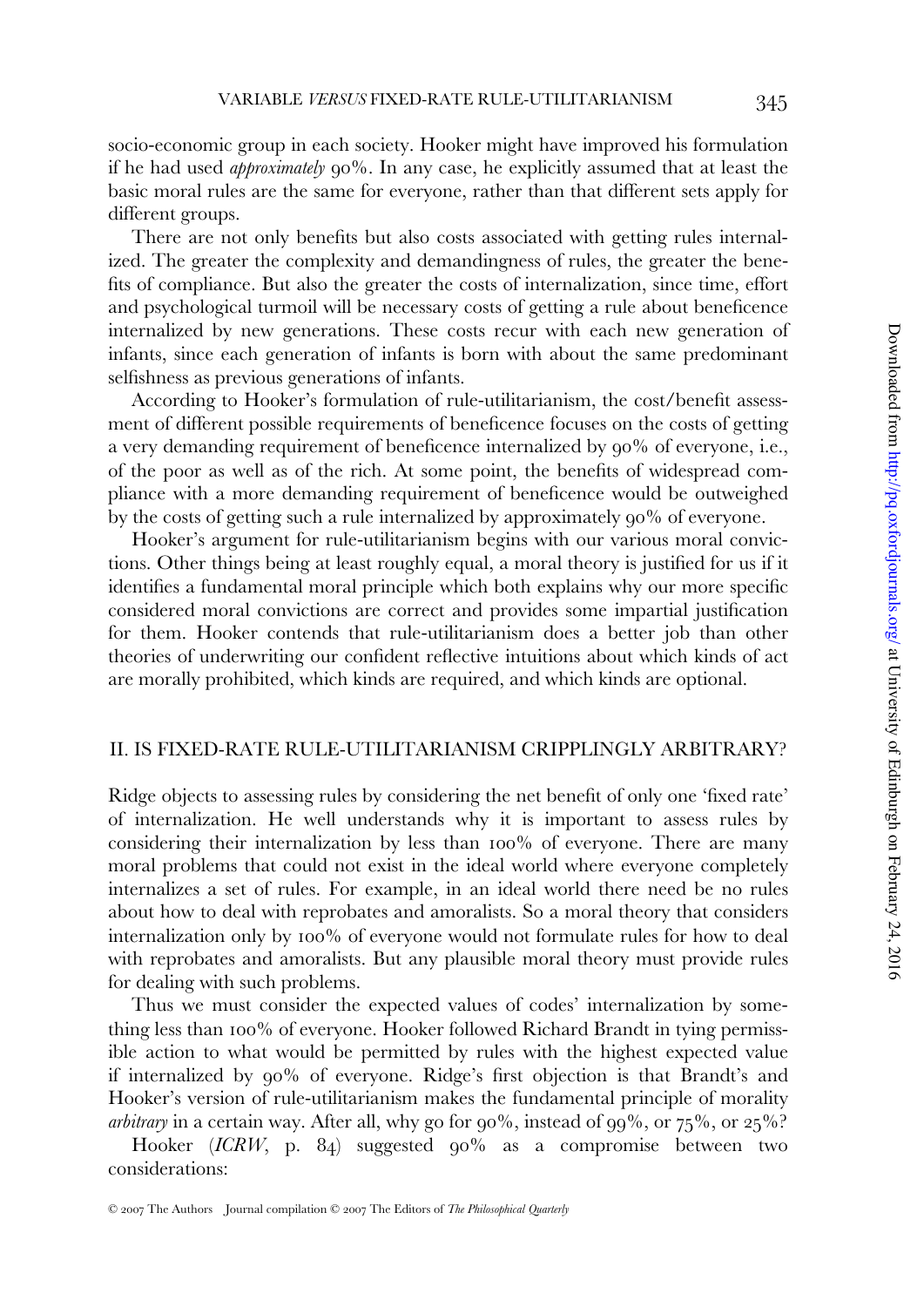On the one hand, we want a percentage close enough to 100% to hold on to the idea that moral rules are for acceptance *by the whole society of human beings*. On the other hand, we want a percentage far enough short of 100% to make salient the problems about partial compliance – such problems should not be thought of as incidental.

These two considerations have some force, even if they fail to compel the choice of  $90\%$ .

On the other hand, we think the objection that focusing on any one rate of internalization is arbitrary has very little force if the rules thus selected have no implausible implications. So do they have implausible implications?

## III. FIXED-RATE RULE-UTILITARIANISM: ILL SUITED FOR OTHER LEVELS OF INTERNALIZATION?

Ridge's other objection is that Hooker's version of rule-utilitarianism might generate rules which are ill equipped to deal with less than 90% internalization. Ridge (pp. 245–6) offers an example about moral proselytizing in societies where some do not accept the relevant rules. If 90% of people accept the relevant rules, then moral proselytizing seems arrogant and overzealous. So a code appropriate for 90% internalization would forbid rather than require moral proselytizing. Then if the rules to follow are the ones whose internalization by approximately 90% has the highest expected value, proselytizing would be wrong. But, intuitively, if you are in fact in a society where a much smaller percentage (e.g., 60%) accept the rules, then your proselytizing might be a 'necessary evil' and thus obligatory (Ridge, p. 246).

Ridge thinks that Hooker's version of rule-utilitarianism cannot agree with the intuition that you would be morally required to proselytize in a society where only 60% have internalized rules with the greatest expected value.

In order to investigate this objection more deeply, we need to distinguish between two groups of rules. One group are rules which intuition holds that one should follow whether or not a high percentage of others accept good rules and thus have the moral views they should have. An example of such a rule is the rule that one should not kill innocent people. Intuitively, one is forbidden to kill innocent people whether or not other people's moral views are as they should be. The other group of rules are ones which intuition holds that one might not be morally required to follow when other people's moral views are not what they should be.

The point of distinguishing between these two groups of rules is that the first group is irrelevant to Ridge's objection to Hooker's version of rule-utilitarianism. Why is this group irrelevant? Ridge's objection is that Hooker's 'fixed-rate' version of rule-utilitarianism tells us to comply with the rules with the highest expected utility for 90% of the population to internalize, even when in fact something far less than 90% of the population have internalized this set. Intuition holds that one should follow the first group of rules whether or not a high percentage of others accept good rules. Suppose Hooker's version of rule-utilitarianism endorses this group of rules (because their internalization by approximately 90% of the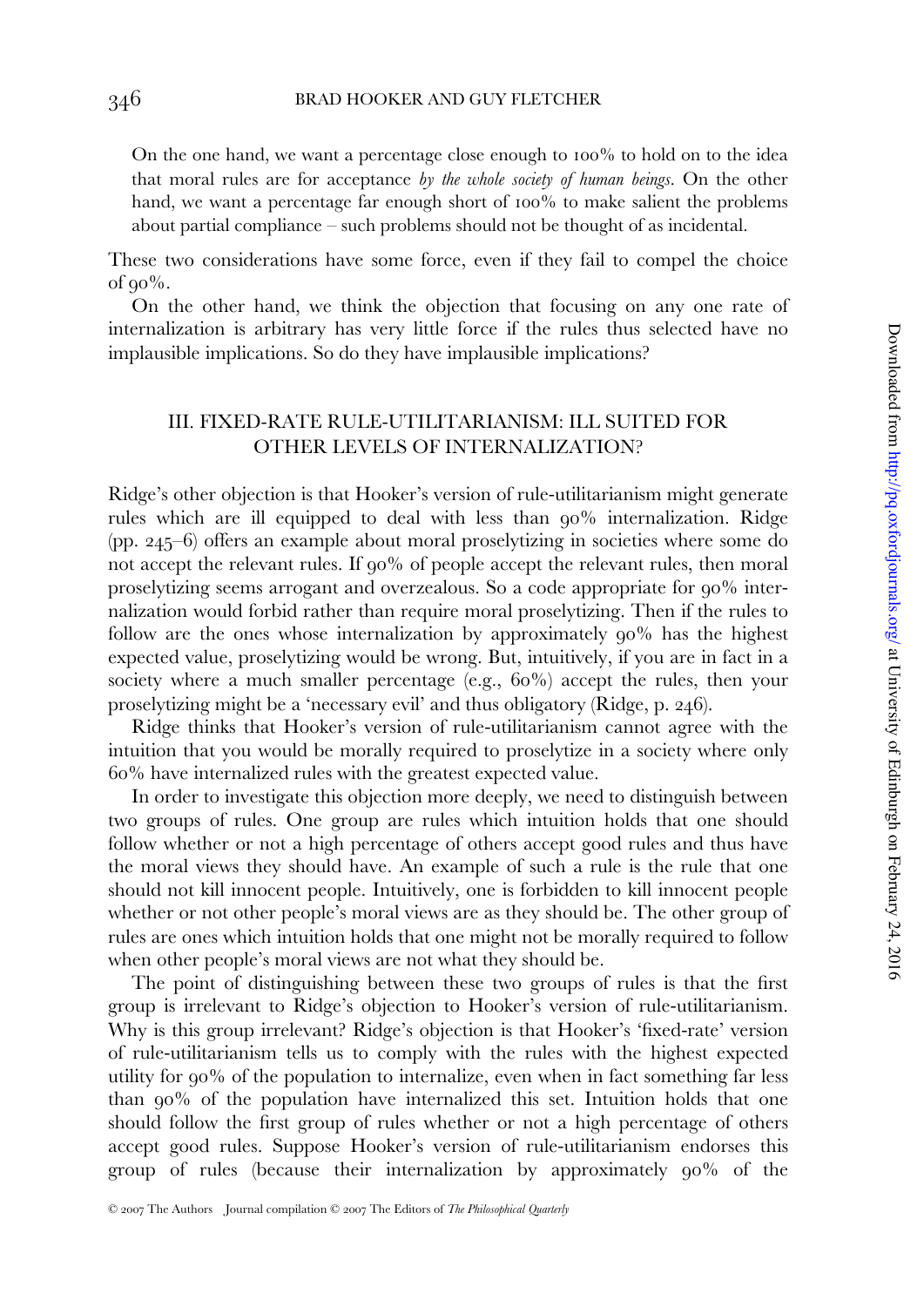population has the highest expected value). Then with respect to these rules, Ridge's objection is no objection at all, since, intuitively, we think these rules should be followed even when others do not accept them.

What, then, of the rules which intuition holds that one might *not* be morally required to follow when other people's moral views are not what they should be? If Hooker's version of rule-utilitarianism insists that one must follow these rules even when other people's moral views are not what they should be, Hooker's version of rule-utilitarianism is in trouble. But does Hooker's version of rule-utilitarianism have this implication?

Hooker contended that rule-utilitarianism leads to a plurality of rules, one of which requires us to 'do good for others generally up to some threshold of aggregate self-sacrifice'.3 Unfortunately, when Hooker elaborated on this rule, he assimilated the aim of doing good for others with the aim of helping the needy (*ICRW*, p. 166). We shall formally merge the injunction to do good for others with the injunction to help those worse off. The merged rule is 'Do good for others, with some priority for those worse off, at least up to some threshold of aggregate personal sacrifice'.

Hooker also argued that rule-utilitarianism endorses a qualified rule that requires one to do what is necessary to avoid disaster, even if doing what is necessary to avoid disaster involves breaking other rules (*ICRW*, pp. 98–9, 135–6, 165ff.). The requirement to prevent disasters is qualified so as not to push one beyond significant aggregate self-sacrifice.

Perhaps the central case of helping others arises when one could help them avoid starvation or serious disease. Helping such people is doing good for others. It is also preventing disaster.

Apart from often agreeing in practice, the two rules 'Do good for others, with some priority for those worse off' and 'Prevent disaster' have other similarities. Obviously, neither requires one to sacrifice more in aggregate over one's whole life than some significant amount. (Admittedly, this is vague. But we cannot see how to avoid vagueness, in part because any more precise rule would fail to cover a wide enough range of situations.)

Another respect in which the two rules are similar is that each has a scalar component. The rule about doing good for others, especially for the worse off, up to some threshold of aggregate self-sacrifice, is meant to apply not only to cases where one is choosing between an act that would benefit others and an act that would not, but also to cases where one can choose between acts that would benefit others more and acts that would benefit them less. It counts in favour of an act that it would benefit others more. Likewise, the injunction to prevent disasters can be extended from cases where the choice is between an outcome that would be a disaster and one that would not, to cases where all available alternatives are disasters. In the latter cases, the rule about preventing disasters tells one to prevent the bigger disaster.

There is one more respect in which Hooker's rule-utilitarian rules about doing good for others and preventing disaster are similar. Neither of them limits how

<sup>3</sup> *ICRW*, p. 106. See also G. Cullity, 'Moral Character and the Iteration Problem', *Utilitas*, 7 (1995), pp. 279–89, and *The Demands of Affluence* (Oxford UP, 2004); T.M. Scanlon, *What We Owe to Each Other* (Harvard UP, 1998), p. 224.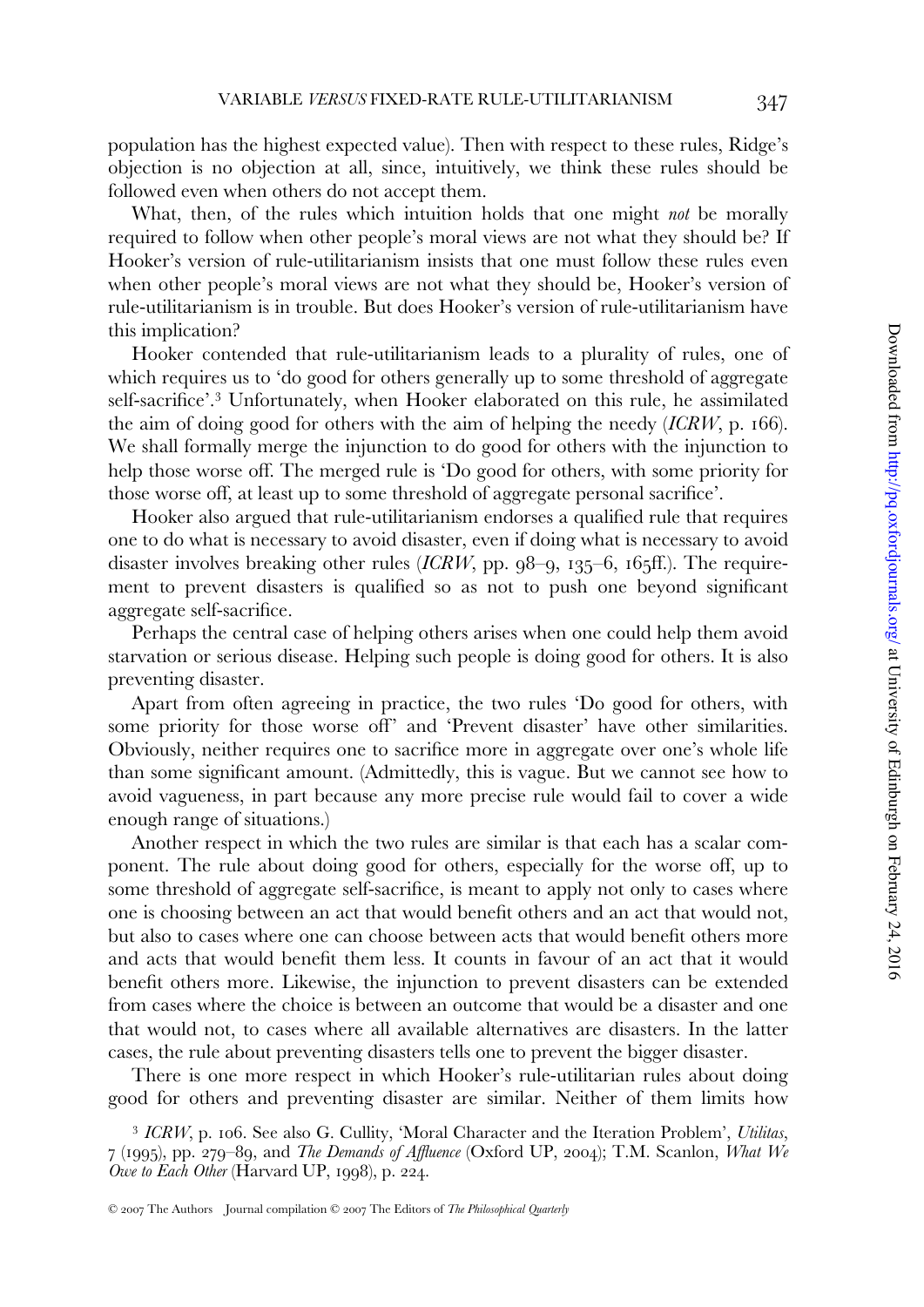### 348 BRAD HOOKER AND GUY FLETCHER

much you can be required to do for others by pointing to how much each would need to do if everyone did his share (see *ICRW*, pp. 164–6). There are many kinds of situation in which you might be among people who are just as much in a position to help as you are but who are unwilling. Among alternative possible rules for how to behave in such cases, the rule whose internalization has the highest expected value is one requiring those who can to help, at least up to some aggregate level of self-sacrifice.

Returning to our test case, we are imagining that you live where only 60% of the population accept good rules. We are also taking as given that your proselytizing will (not just annoy others but) help improve their moral beliefs and behaviour. Presumably, if others' moral beliefs and behaviour improve in rule-utilitarian terms, net overall utility will increase. We assume that the increase in net overall utility includes benefits for at least some others.

So we are assuming that

- (i) Your proselytizing would lead to a change in the moral beliefs and behaviour of others, and this change would benefit others enough to increase net good
- (ii) You cannot identify something else you could do instead of proselytizing that would be likely to benefit others even more.

If (i) and (ii) are true, then whether or not the rule about doing good for others requires you to proselytize depends on whether it is the case that

(iii) Your proselytizing would not push you over the limit of required self-sacrifice.

Also salient might be whether the following propositions are true:

- (iv) The increase in net good resulting from your proselytizing would be so large that failure to achieve that increase would constitute a disaster
- (v) Nothing else you could do instead would prevent an even bigger disaster.

If  $(i)$ – $(iii)$  are true, then even if  $(iv)$  and  $(v)$  are not true, the duty to do good for others requires you to proselytize. But if (iv) and (v) are true, then as long as your proselytizing would *not* push you over the limit of required self-sacrifice, the injunction to prevent disaster joins forces with the injunction to do good for others in calling for you to proselytize. Hence, far from being unable to explain why your proselytizing is morally right, Hooker's version of rule-utilitarianism can hold that two of its rules call for this action.

#### IV. RIDGE'S VARIABLE-RATE RULE-UTILITARIANISM

Ridge's variable-rate rule-utilitarianism holds that an act is morally required if it would be required by rules with the highest *average* expected utility for all different levels of social internalization (p. 248).

One might naturally assume that the way to find out which rules are right according to Ridge's theory is to do the mathematics for all the possible levels of compliance and then compute the average. Compute the expected utility for a set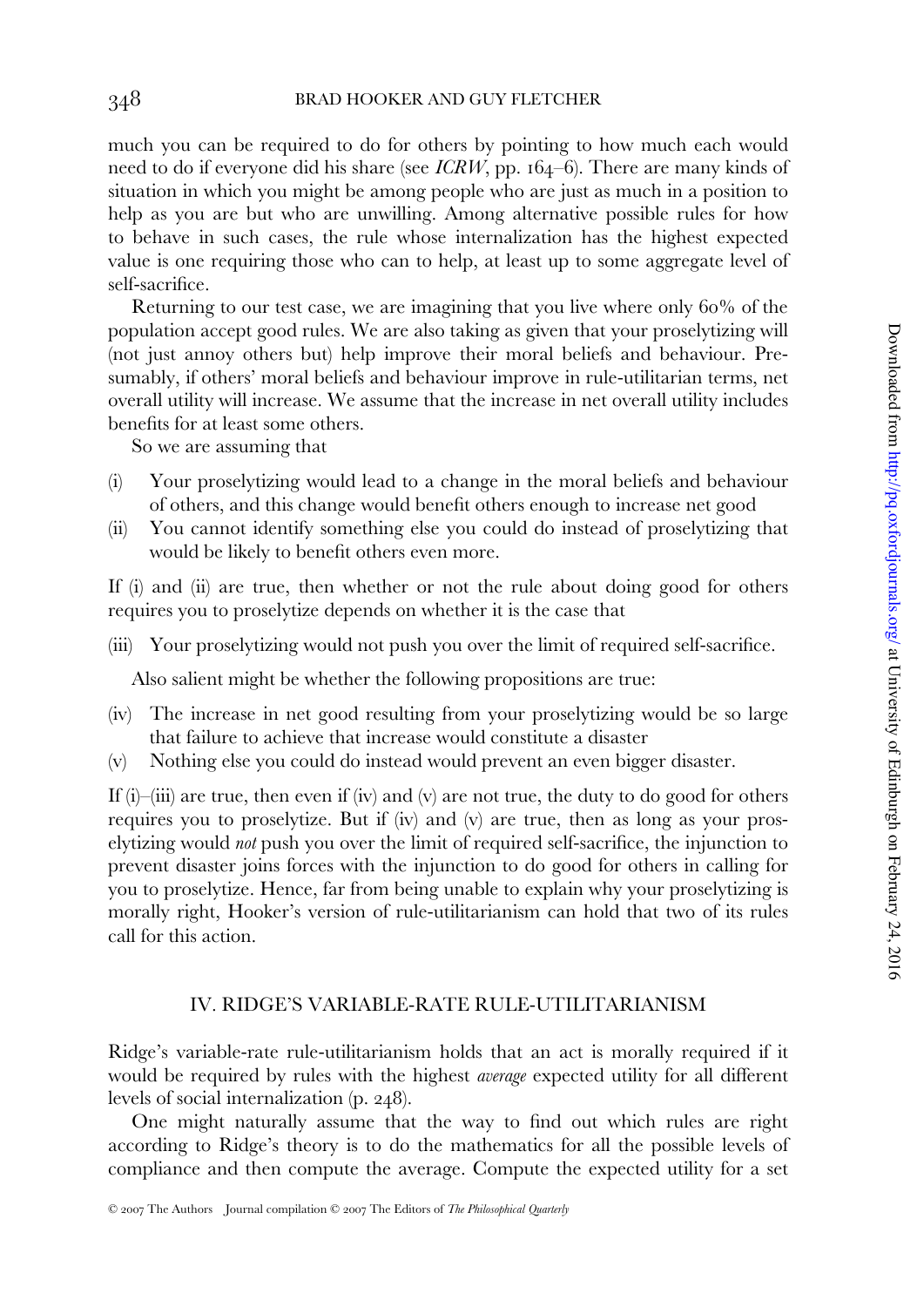of rules on the assumption that 100% of everyone internalize the set (including the cost of getting people to internalize the set). Then compute the expected utility for this set on the assumption that 99% of everyone internalize the set (again, including the cost of getting people to internalize the set) and the same again for 97%, 96%,  $95\%$ ,  $94\%$ , ... down to  $1\%$ . Then average these 100 numbers. Doing these 101 calculations gives the *average* expected utility for all different levels of internalization for this one set of rules. Now do the same exercise for every other set of rules you think might be serious competitors to the first set. The set with the highest average expected utility is the one determining what morality requires.

We have three objections to Ridge's account.

The first objection is that by using the *average* expected utility of *all* internalization rates, Ridge's theory can be skewed by an anomaly. Suppose we face a choice between two codes A and B which permit different acts. Suppose also that code A

| Internalization rate        | Expected utility |        |
|-----------------------------|------------------|--------|
|                             | Code A           | Code B |
| $100\%$                     | 100              | 323    |
| $50\%$                      | 100              | $-10$  |
| $I\frac{0}{6}$              | 100              | $-10$  |
| Average expected<br>utility | 100              | 10 I   |

has high expected utility at *all* internalization rates, and code B has much lower expected utility at nearly every internalization rate, but a very high expected utility at one rate. Thus it might be that B turns out to offer the higher average expected utility, despite being inferior at all rates of internalization but one. A simplified version of this is represented in Fig. 1. Here Ridge's account implies that code B determines

which acts are morally required, an unattractive implication unless we happen to know that there is 100% acceptance.

The verdict which Ridge's variable-rate rule-utilitarianism gives would be especially troubling if the internalization rate responsible for skewing B's average expected utility is one that is impossible to attain. If a code has higher average expected utility only because of its value at a level of internalization that in fact cannot occur, how strange it would be to think that we should act in accordance with this code on account of its higher average expected utility.

Ridge might reply by modifying his theory so that it includes only *attainable* rates of internalization within the calculation of the expected utilities of codes. Alternatively, he could discount expected utilities for internalization rates from more distant possible worlds. These moves would remove some of the force of the objection. However, even if Ridge makes either of the moves just identified, it is still true that an unusually high expected utility for a code at one particular rate of internalization could cause a high average expected utility for the code even though it is poor at every other internalization rate.

Our second objection is that on Ridge's account, to compare just three different codes of rules would involve solving over 303 mathematical problems. Actually, if the codes have to be compared not just with integer percentages of acceptance, i.e., not only with 99%, 98%, 97%, etc., but with 99⋅9%, 99⋅8%, 99⋅7%, etc., then the number of mathematical problems rises to 3003. But even if codes are to be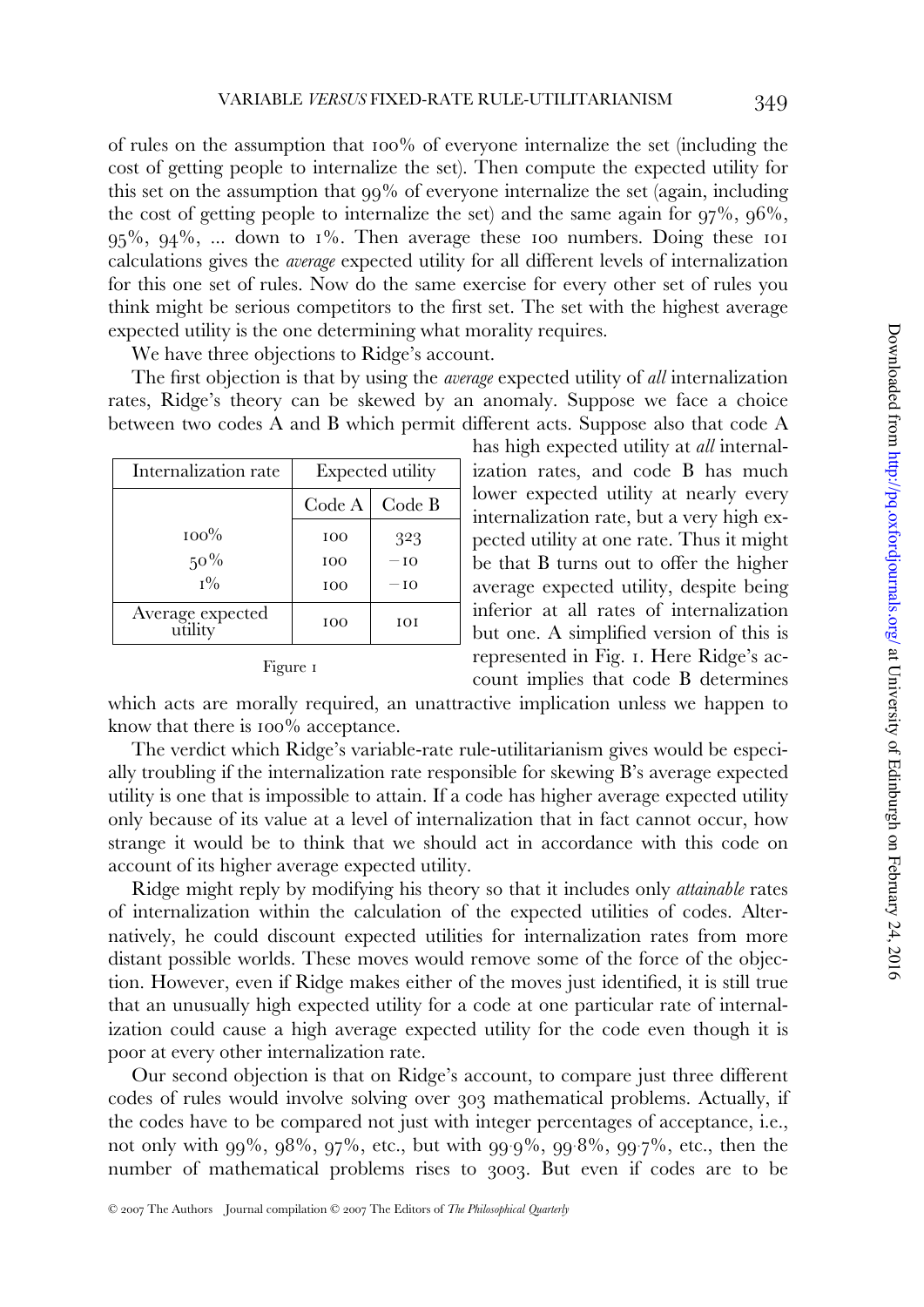compared only with integer percentages of acceptance, requiring that such a comparison must be made is too epistemologically demanding.

Can Hooker's own theory do any better? An enormous amount of vagueness, imprecision and guesswork is involved in comparing codes. Furthermore, a number of different codes may have unsurpassed expected value, i.e., no other has greater expected value. According to Hooker's theory, when this happens, we should focus on these codes with unsurpassed expected value, and then pick whichever one of them is closest to conventional morality (*ICRW*, pp. 114–16). So Hooker's theory does not imply that the right rules to internalize and follow are unmanageably difficult to ascertain.

Ridge thinks the same is true of his variable-rate rule-utilitarianism. He suggests that without doing any mathematical calculations, we might be able to see that one possible moral code has higher expected utility at almost every possible rate of social acceptance than any alternative code has. Ridge suggests (p. 240) that this superior code secures not only all the same benefits that its rivals would secure but also some additional benefits as well, enough to outweigh any extra costs.

Ridge's reasoning seems to go as follows. Taking first the code with the highest expected utility for a population of whom approximately 90% accept that code, he seems to suppose that given how this code is selected, it does not need, and so would not have, rules for what to do in societies where much less than 90% accept the code. However, accepting this code might have low expected utility if one is in a population of which a low percentage accept the code.

So a code might instead contain rules which mention different levels of possible social internalization. Suppose this alternative code said 'When 100% accept good rules, do A, B, C, D; when 99% accept good rules, do B, C, D, E; when 98% accept good rules, do B, C, E, F; when 97% accept good rules, do B, C, F, G; ...'. Because this fine-grained code explicitly caters for every different level of social internalization, compliance with it is likely to have better consequences when any percentage other than 90% accept good rules.

But against the increased net benefits of people's complying with more finegrained rules, there are the added internalization costs of people's having to learn and remember so many fine-grained rules (fine-grained enough to distinguish between each different integer percentage of social internalization). The internalization costs for such fine-grained rules would be very high. Because of these costs, Ridge admits (p. 250) that the expected value of internalizing more coarse-grained rules might be higher:

For example, perhaps the ideal code would include rules for conditions in which 'virtually everyone accepts the rules', where 'most people accept the rules', in which 'at least a majority accept the rules', ... and where 'virtually nobody accepts the rules'.

To take stock so far, Ridge and Hooker disagree about which version of ruleutilitarianism's fundamental principle is best. They also disagree about the form of the rules derived from rule-utilitarianism's fundamental principle. The quotation above suggests that Ridge thinks the rules derived from his fundamental ruleutilitarian principle will explicitly distinguish between what to do when virtually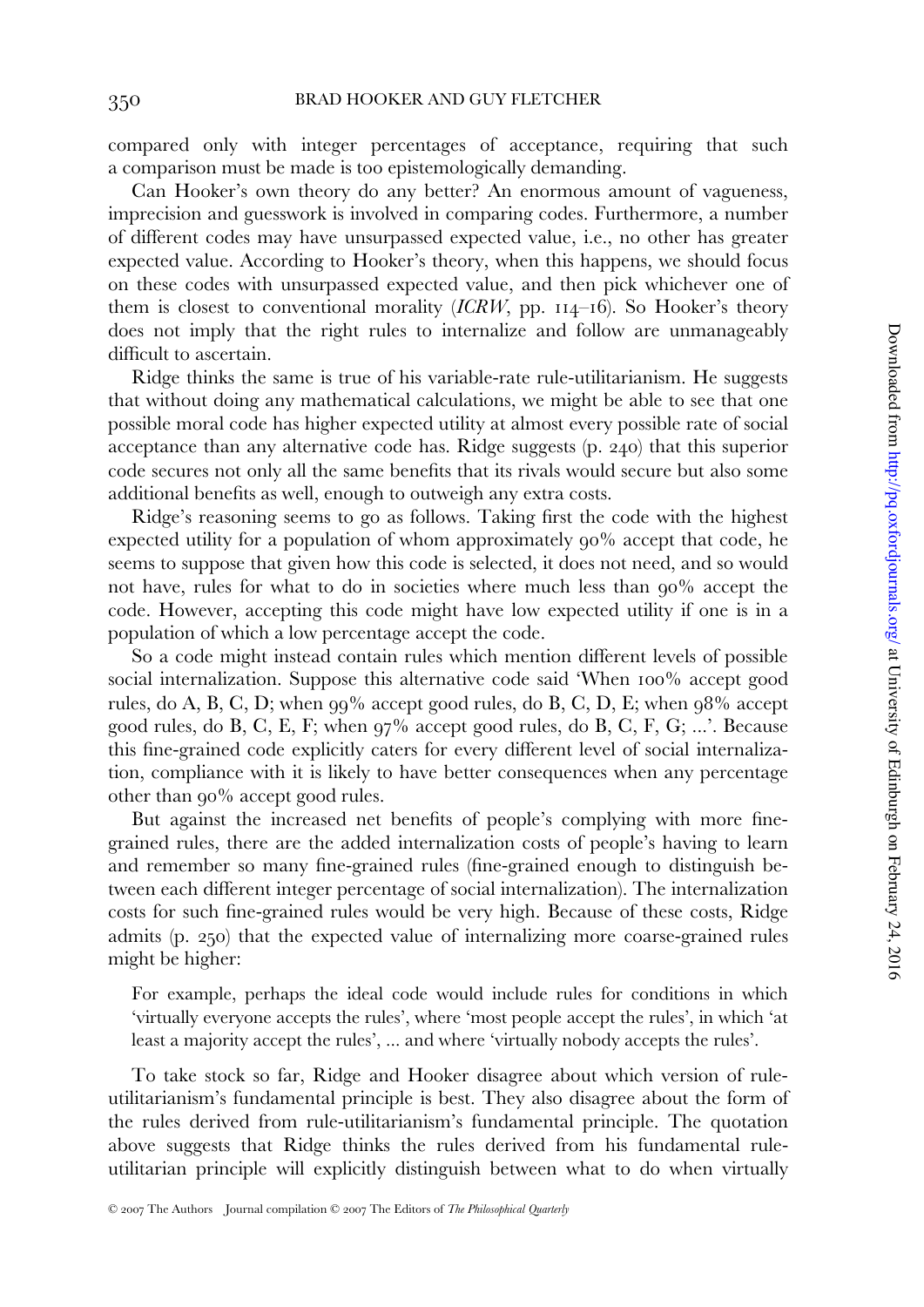everyone accepts the same rules as you, what to do when most people (but something short of virtually all) accept the same rules as you, what to do when a medium percentage accept the same rules as you, what to do when a significant minority of people accept the same rules as you, and what to do when virtually no one else accepts the same rules as you. In contrast, Hooker maintains that the only appropriate reference to others' internalization of and compliance with the same rules is one needed to discourage free riding.

The following table summarizes the contrast between Ridge and Hooker:

|        | <b>Fundamental Principle</b>                                                                                                                                                                                                  | <b>Derived Rules</b>                                                                                                                                                                                                                                                                                                                                                                                                                                                                                                                                                                                                                                                          |
|--------|-------------------------------------------------------------------------------------------------------------------------------------------------------------------------------------------------------------------------------|-------------------------------------------------------------------------------------------------------------------------------------------------------------------------------------------------------------------------------------------------------------------------------------------------------------------------------------------------------------------------------------------------------------------------------------------------------------------------------------------------------------------------------------------------------------------------------------------------------------------------------------------------------------------------------|
| Ridge  | An act is wrong if it is<br>forbidden by the rules<br>which have at least as<br>much average expected<br>utility across all<br>acceptance rates as any<br>alternative rules have                                              | When virtually everyone accepts good<br>$\bullet$<br>rules, then do ABCDE<br>When most (but well short of all) people<br>$\bullet$<br>accept good rules, then do BCDEF<br>When a medium percentage of people<br>$\bullet$<br>accept good rules, then do CDEFG<br>When only a significant minority accepts<br>$\bullet$<br>good rules, do DEFGH<br>When virtually no one accepts good<br>$\bullet$<br>rules, do EFGHI<br>Whatever the level of acceptance, do<br>$\bullet$<br>XYZ <sup>4</sup>                                                                                                                                                                                 |
| Hooker | An act is wrong if it is<br>forbidden by rules<br>whose internalization<br>by approximately 90%<br>of everyone has at least<br>as much expected<br>utility as the same rate<br>of internalization of any<br>alternative rules | Don't injure others, steal, or break<br>promises<br>When deciding how to spend your own<br>$\bullet$<br>resources, give special weight to your<br>family and friends<br>With some priority for the worse off, do<br>$\bullet$<br>good for others generally, at least until<br>you reach a significant degree of<br>aggregate self-sacrifice<br>Prevent disasters, at least until you reach<br>$\bullet$<br>a significant degree of aggregate self-<br>sacrifice<br>To discourage free-riding, the above<br>$\bullet$<br>rules are qualified so as not to impose a<br>requirement of kindness or self-denying<br>restraint towards others who refuse to do<br>the same for you |

Ridge thinks that one of the advantages of his theory is that it leads to a number of rules which take a conditional form. We find Ridge's fundamental principle difficult to apply, and thus are not confident about what percentage of the rules it

<sup>4</sup> Ridge might accept that some rules do not need to be conditional on levels of acceptance. These rules might match some of the rules in Hooker's list of derived rules.